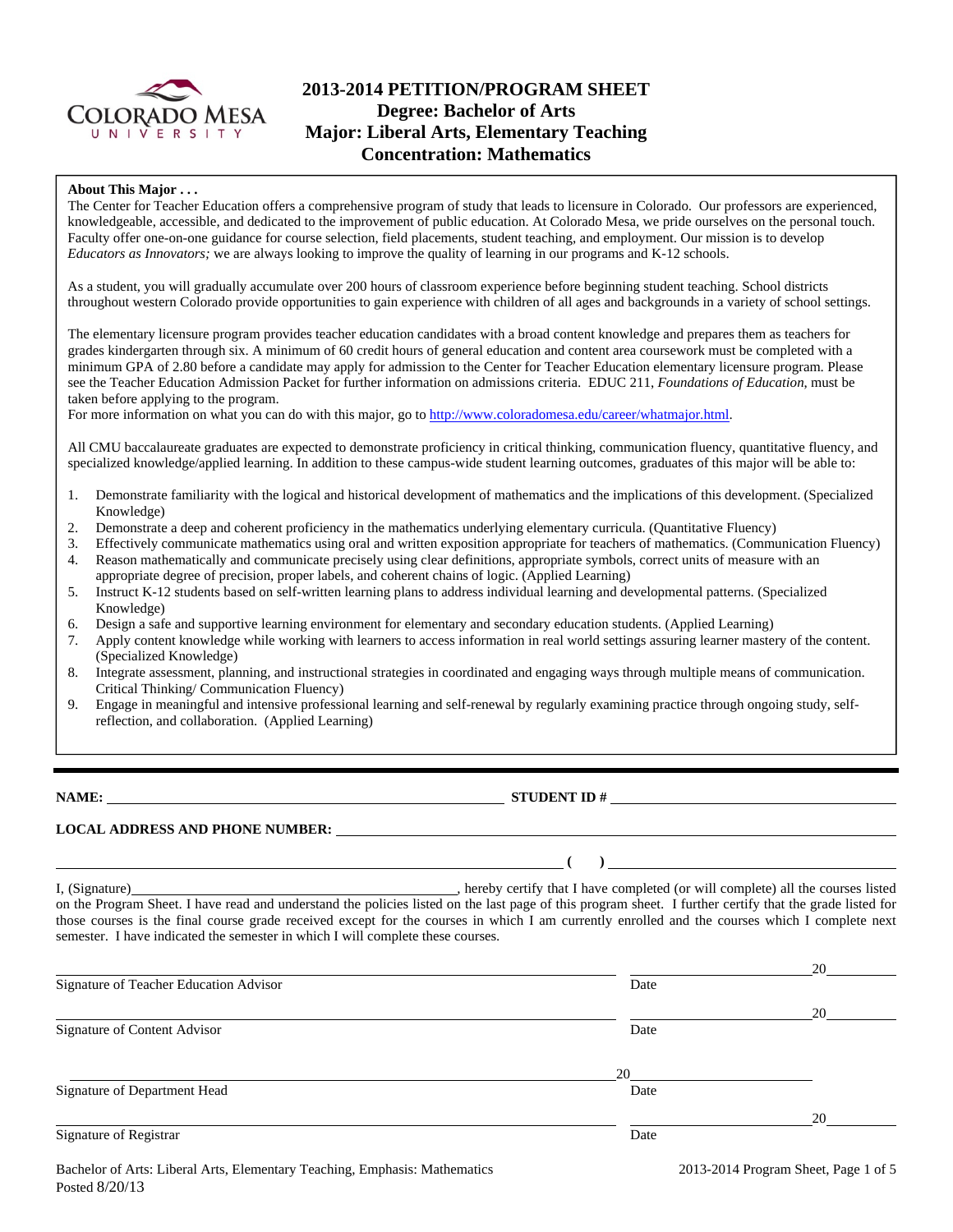### **Students should work closely with a faculty advisor when selecting and scheduling courses prior to registration.**

Degree Requirements:

- 125-126 semester hours total (A minimum of 28 taken at CM no fewer than two semesters). 40 upper division credits (A minimum of 15 taken at the 300course levels within the major at CMU). 2.80 cumulative GPA or higher in all CMU coursework 2.80 cumulative GPA or higher in coursework toward the maj content area Pre-collegiate courses (usually numbered below 100) cannot used for graduation.
	- A cumulative grade point average of 2.8 or higher must be maintained for -content courses-and overall GPA. A grade of better is required for all EDUC courses.
- A student must follow the CMU graduation requirements eith from 1) the program sheet for the major in effect at the time the student officially declares a major; or 2) a program sheet for the major approved for a year subsequent to the year during which student officially declares the major and is approved for the st by the department head. Because a program may have require specific to the degree, the student should check with the facult advisor for additional criteria. It is the student's responsibility be aware of, and follow, all requirements for the degree being pursued. Any exceptions or substitutions must be approved by student's faculty advisor and Department Head.
- Foreign language proficiency must be demonstrated by high s coursework (2 years), college coursework (2 semesters), or competency testing.
- When filling out the program sheet a course can be used only
- See the "Undergraduate Graduation Requirements" in the catalog at  $\alpha$ for additional graduation information.
- Students must PASS the PLACE or PRAXIS II exam in the co area prior to beginning the internship. Also, ALL other course toward the degree must be successfully completed prior to the internship.
- A grade of C or better must be earned in all required courses, unless otherwise stated.

**GENERAL EDUCATION REQUIREMENTS** (31 semester hours) See the current catalog for a list of courses that fulfill the requirements below. If a course is on the general education list of options and a requirement for your major, you must use it to fulfill the major requirement and make a different selection within the general educ requirement.

| Course No Title                                                                                                                                                                                                                    |   | Sem.hrs Grade Term/Trns |
|------------------------------------------------------------------------------------------------------------------------------------------------------------------------------------------------------------------------------------|---|-------------------------|
| <b>English</b> (6 semester hours, must receive a grade of "B" or better and                                                                                                                                                        |   |                         |
| must be completed by the time the student has 60 semester hours.)                                                                                                                                                                  |   |                         |
| <b>ENGL 111 English Composition</b>                                                                                                                                                                                                | 3 |                         |
| <b>ENGL 112 English Composition</b>                                                                                                                                                                                                | 3 |                         |
| <b>Math:</b> MATH 205 (3 semester hours) Must be taken after MATH<br>105. Must receive a grade of "C" or better, must be completed by the<br>time the student has 60 semester hours.<br><b>MATH 205 Elements of Mathematics II</b> | 3 |                         |
| <b>Humanities</b> (3 semester hours)<br>$ENGL^{**}$                                                                                                                                                                                |   |                         |
| *Chosen from 131, 132, 150, 222, 231, 232, 254, 255, 261, 262                                                                                                                                                                      |   |                         |
| Social and Behavioral Sciences (6 semester hours)                                                                                                                                                                                  |   |                         |
| <b>*PSYC 233</b> Human Growth & Development 3                                                                                                                                                                                      |   |                         |

| Fine Arts (3 semester hours)<br><b>History</b> (3 semester hours)<br>HIST 131 United States History<br><b>Natural Sciences</b> (7 semester hours, one course must include a lab)<br><b>BIOL</b> 101<br>General Human Biology<br>BIOL 101L<br>General Human Biology Lab<br>Concepts of Physics<br><b>PHYS 100</b><br><b>OR</b><br>PHYS 105/105L Physics by Inquiry and Lab 3<br><b>OTHER LOWER DIVISION REQUIREMENTS (6 semester hours)</b><br>Foreign Language: Proficiency must be demonstrated in college or high school<br>coursework. See note in Degree Requirements.<br><b>Kinesiology</b> (3 semester hours)<br><b>Health and Wellness</b><br><b>KINE 100</b><br>KINA 1<br>KINA 1<br>Applied Studies (3 semester hours)<br><b>SPCH 102</b><br>Speechmaking<br>Must earn a "B" or higher<br><b>MAJOR REQUIREMENTS: LIBERAL ARTS CORE</b><br>(36 Semester Hours) | 3<br>3<br>1<br>3<br>1<br>1<br>1<br>3 |  |
|-----------------------------------------------------------------------------------------------------------------------------------------------------------------------------------------------------------------------------------------------------------------------------------------------------------------------------------------------------------------------------------------------------------------------------------------------------------------------------------------------------------------------------------------------------------------------------------------------------------------------------------------------------------------------------------------------------------------------------------------------------------------------------------------------------------------------------------------------------------------------|--------------------------------------|--|
|                                                                                                                                                                                                                                                                                                                                                                                                                                                                                                                                                                                                                                                                                                                                                                                                                                                                       |                                      |  |
|                                                                                                                                                                                                                                                                                                                                                                                                                                                                                                                                                                                                                                                                                                                                                                                                                                                                       |                                      |  |
|                                                                                                                                                                                                                                                                                                                                                                                                                                                                                                                                                                                                                                                                                                                                                                                                                                                                       |                                      |  |
|                                                                                                                                                                                                                                                                                                                                                                                                                                                                                                                                                                                                                                                                                                                                                                                                                                                                       |                                      |  |
|                                                                                                                                                                                                                                                                                                                                                                                                                                                                                                                                                                                                                                                                                                                                                                                                                                                                       |                                      |  |
|                                                                                                                                                                                                                                                                                                                                                                                                                                                                                                                                                                                                                                                                                                                                                                                                                                                                       |                                      |  |
|                                                                                                                                                                                                                                                                                                                                                                                                                                                                                                                                                                                                                                                                                                                                                                                                                                                                       |                                      |  |
|                                                                                                                                                                                                                                                                                                                                                                                                                                                                                                                                                                                                                                                                                                                                                                                                                                                                       |                                      |  |
|                                                                                                                                                                                                                                                                                                                                                                                                                                                                                                                                                                                                                                                                                                                                                                                                                                                                       |                                      |  |
|                                                                                                                                                                                                                                                                                                                                                                                                                                                                                                                                                                                                                                                                                                                                                                                                                                                                       |                                      |  |
|                                                                                                                                                                                                                                                                                                                                                                                                                                                                                                                                                                                                                                                                                                                                                                                                                                                                       |                                      |  |
|                                                                                                                                                                                                                                                                                                                                                                                                                                                                                                                                                                                                                                                                                                                                                                                                                                                                       |                                      |  |
|                                                                                                                                                                                                                                                                                                                                                                                                                                                                                                                                                                                                                                                                                                                                                                                                                                                                       |                                      |  |
|                                                                                                                                                                                                                                                                                                                                                                                                                                                                                                                                                                                                                                                                                                                                                                                                                                                                       |                                      |  |
|                                                                                                                                                                                                                                                                                                                                                                                                                                                                                                                                                                                                                                                                                                                                                                                                                                                                       |                                      |  |
|                                                                                                                                                                                                                                                                                                                                                                                                                                                                                                                                                                                                                                                                                                                                                                                                                                                                       |                                      |  |
|                                                                                                                                                                                                                                                                                                                                                                                                                                                                                                                                                                                                                                                                                                                                                                                                                                                                       |                                      |  |
|                                                                                                                                                                                                                                                                                                                                                                                                                                                                                                                                                                                                                                                                                                                                                                                                                                                                       |                                      |  |
|                                                                                                                                                                                                                                                                                                                                                                                                                                                                                                                                                                                                                                                                                                                                                                                                                                                                       |                                      |  |
|                                                                                                                                                                                                                                                                                                                                                                                                                                                                                                                                                                                                                                                                                                                                                                                                                                                                       |                                      |  |
|                                                                                                                                                                                                                                                                                                                                                                                                                                                                                                                                                                                                                                                                                                                                                                                                                                                                       |                                      |  |
|                                                                                                                                                                                                                                                                                                                                                                                                                                                                                                                                                                                                                                                                                                                                                                                                                                                                       |                                      |  |
|                                                                                                                                                                                                                                                                                                                                                                                                                                                                                                                                                                                                                                                                                                                                                                                                                                                                       |                                      |  |
|                                                                                                                                                                                                                                                                                                                                                                                                                                                                                                                                                                                                                                                                                                                                                                                                                                                                       |                                      |  |
|                                                                                                                                                                                                                                                                                                                                                                                                                                                                                                                                                                                                                                                                                                                                                                                                                                                                       |                                      |  |
| <b>Literacy:</b> (9 semester hours)                                                                                                                                                                                                                                                                                                                                                                                                                                                                                                                                                                                                                                                                                                                                                                                                                                   |                                      |  |
| ENGL 240 Children's Literature                                                                                                                                                                                                                                                                                                                                                                                                                                                                                                                                                                                                                                                                                                                                                                                                                                        | 3                                    |  |
| ENGL 245 Imaginative Writing                                                                                                                                                                                                                                                                                                                                                                                                                                                                                                                                                                                                                                                                                                                                                                                                                                          | 3                                    |  |
| ENGL 343<br>Language Systems and                                                                                                                                                                                                                                                                                                                                                                                                                                                                                                                                                                                                                                                                                                                                                                                                                                      |                                      |  |
| Linguistic Diversity                                                                                                                                                                                                                                                                                                                                                                                                                                                                                                                                                                                                                                                                                                                                                                                                                                                  | 3                                    |  |
|                                                                                                                                                                                                                                                                                                                                                                                                                                                                                                                                                                                                                                                                                                                                                                                                                                                                       |                                      |  |
| <b>Mathematics:</b> (6 semester hours)<br>*MATH 105 Elements of Mathematics I                                                                                                                                                                                                                                                                                                                                                                                                                                                                                                                                                                                                                                                                                                                                                                                         |                                      |  |
|                                                                                                                                                                                                                                                                                                                                                                                                                                                                                                                                                                                                                                                                                                                                                                                                                                                                       | 3                                    |  |
| <b>MATH 301</b><br>Math for Elementary Teachers                                                                                                                                                                                                                                                                                                                                                                                                                                                                                                                                                                                                                                                                                                                                                                                                                       | 3                                    |  |
| *Must earn a "C" or higher                                                                                                                                                                                                                                                                                                                                                                                                                                                                                                                                                                                                                                                                                                                                                                                                                                            |                                      |  |
| <b>Kinesiology:</b> (3 semester hours)                                                                                                                                                                                                                                                                                                                                                                                                                                                                                                                                                                                                                                                                                                                                                                                                                                |                                      |  |
| <b>KINE 321</b><br>Physical Activity and                                                                                                                                                                                                                                                                                                                                                                                                                                                                                                                                                                                                                                                                                                                                                                                                                              |                                      |  |
| Health in the Classroom                                                                                                                                                                                                                                                                                                                                                                                                                                                                                                                                                                                                                                                                                                                                                                                                                                               | 3                                    |  |
|                                                                                                                                                                                                                                                                                                                                                                                                                                                                                                                                                                                                                                                                                                                                                                                                                                                                       |                                      |  |
| Social Sciences: (9 semester hours)                                                                                                                                                                                                                                                                                                                                                                                                                                                                                                                                                                                                                                                                                                                                                                                                                                   |                                      |  |
| <b>POLS 101</b><br>American Government                                                                                                                                                                                                                                                                                                                                                                                                                                                                                                                                                                                                                                                                                                                                                                                                                                | 3                                    |  |
| <b>ECON 201</b><br>Principles of Macroeconomics                                                                                                                                                                                                                                                                                                                                                                                                                                                                                                                                                                                                                                                                                                                                                                                                                       | 3                                    |  |
| <b>HIST 225</b><br>History of Colorado                                                                                                                                                                                                                                                                                                                                                                                                                                                                                                                                                                                                                                                                                                                                                                                                                                | 3                                    |  |
|                                                                                                                                                                                                                                                                                                                                                                                                                                                                                                                                                                                                                                                                                                                                                                                                                                                                       |                                      |  |
|                                                                                                                                                                                                                                                                                                                                                                                                                                                                                                                                                                                                                                                                                                                                                                                                                                                                       |                                      |  |
|                                                                                                                                                                                                                                                                                                                                                                                                                                                                                                                                                                                                                                                                                                                                                                                                                                                                       |                                      |  |
| Science: (6 semester hours)                                                                                                                                                                                                                                                                                                                                                                                                                                                                                                                                                                                                                                                                                                                                                                                                                                           |                                      |  |
| <b>CHEM 100</b><br>Chemistry and Society<br><b>GEOL 100</b><br>Survey of Earth Science                                                                                                                                                                                                                                                                                                                                                                                                                                                                                                                                                                                                                                                                                                                                                                                | 3<br>3                               |  |

ARTD  $410^*$  Elementary Art Ed Methods \*Prerequisites: EDUC 211, EDUC 341, EDUC 343

GEOG 103 World Regional Geography 3

\*Must earn a "B" or higher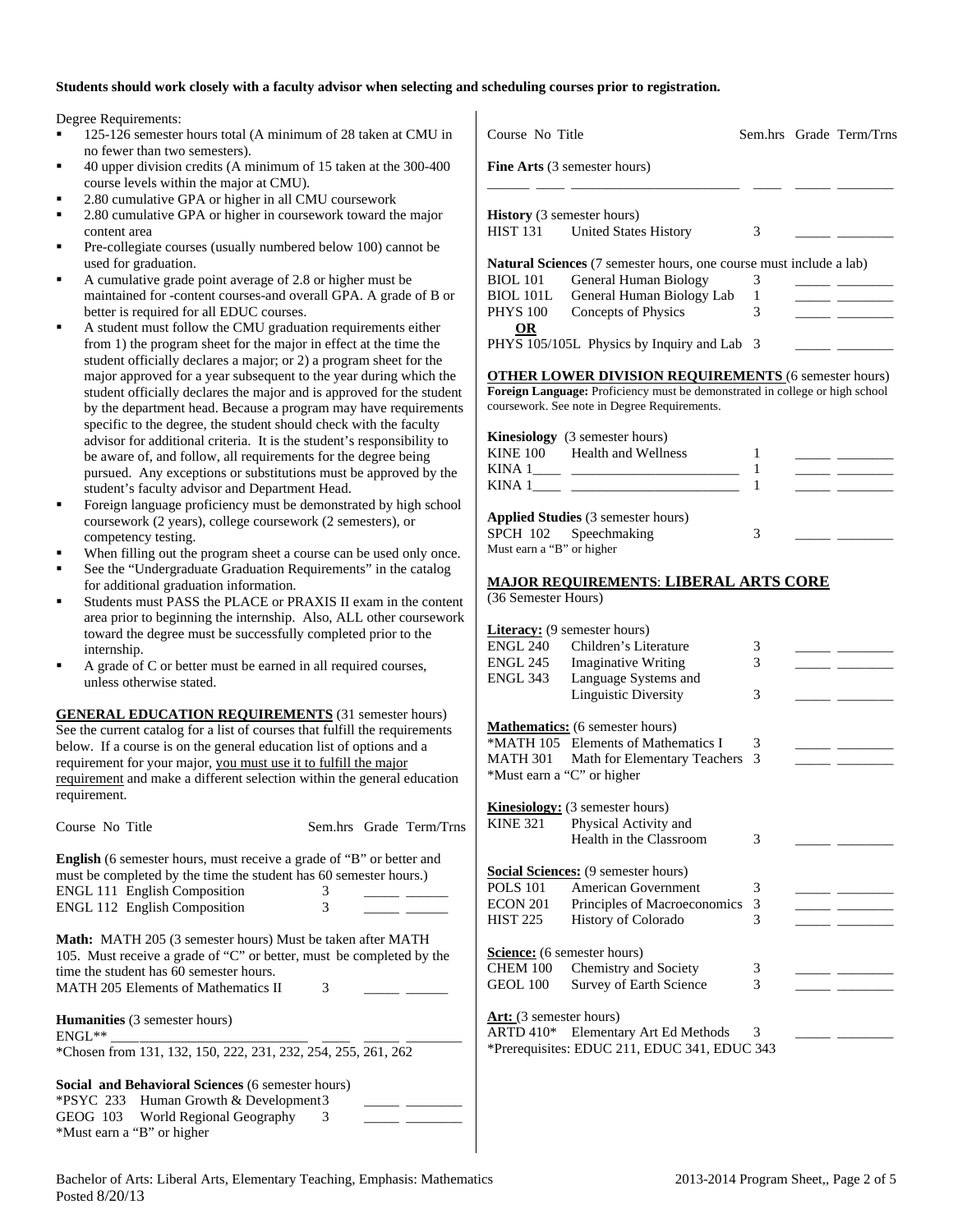|                      |                                                                                                                                     |              |                         | Course No         | Title                                                                      | Sem.hrs Grade              | Term/Trns |
|----------------------|-------------------------------------------------------------------------------------------------------------------------------------|--------------|-------------------------|-------------------|----------------------------------------------------------------------------|----------------------------|-----------|
| Course No Title      |                                                                                                                                     |              | Sem.hrs Grade Term/Trns |                   |                                                                            |                            |           |
|                      |                                                                                                                                     |              |                         |                   | <b>Concentration:</b> 3 semester hours chosen from Concentration Electives |                            |           |
|                      | <b>MATH CONTENT AREA</b> (15 semester hours)                                                                                        |              |                         |                   | below (make sure all prerequisites are met):                               |                            |           |
|                      |                                                                                                                                     |              |                         |                   |                                                                            | 3                          |           |
|                      | <b>Required Courses:</b> (12 semester hours)                                                                                        |              |                         |                   |                                                                            |                            |           |
| <b>STAT 200</b>      | Probability and Statistics                                                                                                          | 3            |                         |                   | <b>Concentration:</b> (3 semester hours)                                   |                            |           |
|                      | *Select one of the following: CSCI 305 or CSCI 110                                                                                  |              |                         |                   | Choose one course from the following:                                      |                            |           |
| *CSCI 305            | <b>Tech for Math Educators</b>                                                                                                      | 3            |                         |                   | MATH 305 Euclidean Geometry (3)                                            |                            |           |
| <b>OR</b>            |                                                                                                                                     |              |                         |                   | MATH 369 Discrete Structures (3)                                           |                            |           |
| *CSCI 110            | <b>Beginning Programming</b>                                                                                                        | 3            |                         |                   | STAT 311 Statistical Methods (3)                                           |                            |           |
|                      | *Select one of the following: MATH 151 or MATH 146                                                                                  |              |                         |                   | MATH 340 Ethnomathematics (3)                                              |                            |           |
| *MATH 151 Calculus I |                                                                                                                                     | 5            |                         |                   |                                                                            |                            |           |
| <b>OR</b>            |                                                                                                                                     |              |                         |                   |                                                                            |                            |           |
|                      | *MATH 146 Calculus for Biological                                                                                                   |              |                         |                   |                                                                            |                            |           |
|                      | Sciences                                                                                                                            | 5            |                         |                   |                                                                            |                            |           |
| <b>MATH 389</b>      | <b>Explorations in Mathematics</b>                                                                                                  | $\mathbf{1}$ |                         |                   |                                                                            |                            |           |
|                      |                                                                                                                                     |              |                         |                   |                                                                            |                            |           |
|                      |                                                                                                                                     |              |                         |                   |                                                                            |                            |           |
|                      | <b>Elementary Education Requirements</b> (38 semester hours – 840 Field Experience Hours)                                           |              |                         |                   |                                                                            |                            |           |
|                      | *Prerequisites: ENGL 111, ENGL 112, SPCH 102, PSYC 233, EDUC 211 (all with a grade of B or better), and MATH 105 with grade of C or |              |                         |                   |                                                                            |                            |           |
|                      | better and formal acceptance into the Teacher Education Program.                                                                    |              |                         |                   |                                                                            |                            |           |
| EDUC <sub>211</sub>  | Foundations of Education                                                                                                            | 2            |                         | 2 semester hours  |                                                                            | 20 Field Experience Hours  |           |
| <b>EDUC 341*</b>     | Pedagogy & Assessment:                                                                                                              |              |                         |                   |                                                                            |                            |           |
|                      | K-6/Elementary                                                                                                                      | 3            |                         | 3 semester hours  |                                                                            | 20 Field Experience Hours  |           |
| <b>EDUC 343*</b>     | Teaching to Diversity                                                                                                               | 3            |                         | 3 semester hours  |                                                                            | 20 Field Experience Hours  |           |
| <b>EDUC 374</b>      | Exceptional and ELL                                                                                                                 | 3            |                         | 3 semester hours  |                                                                            |                            |           |
| <b>EDUC 378</b>      | Technology for K-12 Educators 1                                                                                                     |              |                         | 1 semester hour   |                                                                            |                            |           |
| EDUC <sub>441</sub>  | Methods of Teaching Lang.                                                                                                           |              |                         |                   |                                                                            |                            |           |
|                      | & Literacy: EL                                                                                                                      | 6            |                         | 6 semester hours  |                                                                            | 60 Field Experience Hours  |           |
| <b>EDUC 451</b>      | Methods of Teaching Math:                                                                                                           |              |                         |                   |                                                                            |                            |           |
|                      | EC/EL                                                                                                                               | 3            |                         | 3 semester hours  |                                                                            | 60 Field Experience Hours  |           |
| <b>EDUC</b> 461      | Methods of Teaching Science                                                                                                         |              |                         |                   |                                                                            |                            |           |
|                      | & Social Science: EC/EL                                                                                                             | 3            |                         | 3 semester hours  |                                                                            | 60 Field Experience Hours  |           |
| <b>EDUC</b> 471      | <b>Educational Assessment</b>                                                                                                       | 1            |                         | 1 semester hours  |                                                                            |                            |           |
| <b>EDUC 475</b>      | <b>Classroom Management</b>                                                                                                         | $\mathbf{1}$ |                         | 1 semester hour   |                                                                            |                            |           |
| EDUC 499C            | Teaching Internship/Colloq.:                                                                                                        |              |                         |                   |                                                                            |                            |           |
|                      | EL                                                                                                                                  | 12           |                         | 12 semester hours |                                                                            | 600 Field Experience Hours |           |
|                      |                                                                                                                                     |              |                         |                   |                                                                            |                            |           |

**\*\*All EDUC prefix courses listed above must be completed with a grade of B or better to progress through the program sequence.**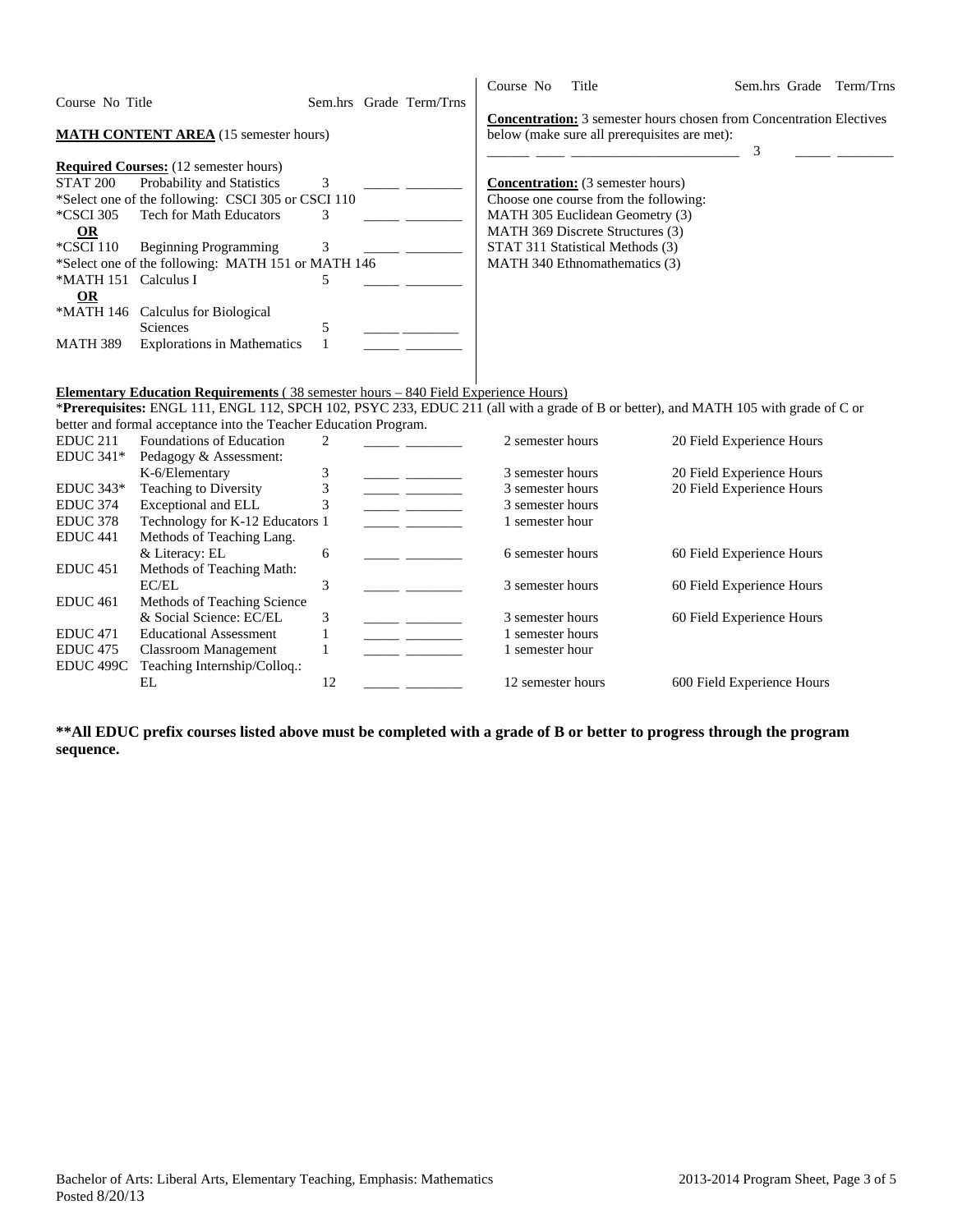## **SUGGESTED COURSE SEQUENCING FOR A MAJOR IN LIBERAL ARTS MATH – LEADING TO ELEMENTARY TEACHER LICENSURE**

This is a recommended sequence of course work. Certain courses may have prerequisites or are only offered during the Fall or Spring semesters. It is the student's responsibility to meet with the assigned advisor and check the 2 year course matrix on the Colorado Mesa website for course availability.

### **FRESHMAN YEAR**

| <b>Fall Semester</b> |                               | <b>Hours</b> | <b>Spring Semester</b> |                            | <b>Hours</b> |
|----------------------|-------------------------------|--------------|------------------------|----------------------------|--------------|
| <b>ENGL 111</b>      | <b>English Composition</b>    |              | <b>ENGL 112</b>        | <b>English Composition</b> |              |
| <b>POLS</b> 101      | American Government           |              | CHEM 100               | Chemistry and Society      | 3            |
| <b>HIST 131</b>      | <b>United States History</b>  |              | <b>SPCH 102</b>        | Speechmaking               | 3            |
| <b>PSYC 233</b>      | Human Growth and Development  | 3            | GEOL 100               | Survey of Earth Science    | 3            |
| <b>PHYS 100</b>      | Concepts of Physics OR        |              | <b>MATH 105</b>        | Elements of Mathematics I  | 3            |
| <b>PHYS 105</b>      | Physics by Inquiry <b>AND</b> |              | <b>KINA</b>            | Activity                   |              |
| <b>PHYS 105L</b>     | Physics by Inquiry Lab        |              |                        |                            | 16           |
| <b>KINA</b> Activity |                               |              |                        |                            |              |
|                      |                               | 16           |                        |                            |              |

### **SOPHOMORE YEAR**

| <b>Fall Semester</b>         |                                               | <b>Hours</b> | <b>Spring Semester</b>                                         |                                                          | <b>Hours</b>   |  |  |
|------------------------------|-----------------------------------------------|--------------|----------------------------------------------------------------|----------------------------------------------------------|----------------|--|--|
| <b>BIOL</b> 101              | General Human Biology                         |              | <b>ENGL 240</b>                                                | Children's Literature                                    | 3              |  |  |
| <b>BIOL 101L</b>             | General Human Biology Lab                     |              | <b>HIST 225</b>                                                | <b>History of Colorado</b>                               | 3              |  |  |
| ENGL                         | <b>General Education Humanities (English)</b> | 3            | <b>General Education Fine Arts</b>                             |                                                          | 3              |  |  |
| KINE 100 Health and Wellness |                                               |              | <b>MATH 151</b>                                                | Calculus I OR                                            |                |  |  |
| STAT 200                     | Probability and Statistics                    |              | MATH 146                                                       | <b>Calculus for Biological Sciences</b>                  |                |  |  |
| <b>MATH 205</b>              | Elements of Mathematics II                    |              | $*$ EDUC 211                                                   | Foundations of Education                                 | $\overline{2}$ |  |  |
| <b>ECON 201</b>              | Principles of Macroeconomics                  |              |                                                                |                                                          | 16             |  |  |
|                              |                                               | 17           | *Must be taken prior to acceptance into the Center for Teacher |                                                          |                |  |  |
|                              |                                               |              |                                                                | Education. Offered in summer, fall and spring semesters. |                |  |  |

# **JUNIOR YEAR**

| <b>Fall Semester</b>              | <b>Hours</b>                                   |   |
|-----------------------------------|------------------------------------------------|---|
|                                   |                                                |   |
| EDUC <sub>341</sub>               | Pedagogy and Assessment: Elementary            | 3 |
| <b>EDUC</b> 343                   | <b>Teaching to Diversity</b>                   | 3 |
| <b>MATH 301</b>                   | Mathematics for Elementary Teachers            | 3 |
| <b>KINE 320</b>                   | <b>Elementary Physical Education Methods 3</b> |   |
| <b>ENGL 245</b>                   | <b>Imaginative Writing</b>                     |   |
| <b>MATH Concentration Course*</b> |                                                |   |
|                                   |                                                |   |

 17 \*Chosen from MATH 340, MATH 369, MATH 305, or STAT 311 \* Only offered in spring

**Spring Semester Hours** EDUC 374 Exceptional and ELL 3 EDUC 378 Technology for K-12 Educators 1 \*CSCI 305 Technology for Mathematics Educators **or** CSCI 110 Beginning Programming 3 ENGL 343 Language Systems/Linguistic Diversity 3 ARTD 410 Elementary Art Methods 3<br>GEOG 103 World Regional Geography 3

\*MATH 389 Explorations in Mathematics  $\frac{1}{2}$ 

GEOG 103 World Regional Geography

# **SENIOR YEAR**

| <b>Fall Semester</b> |                                            | <b>Hours</b> | <b>Spring Semester</b> |                                            | <b>Hours</b> |
|----------------------|--------------------------------------------|--------------|------------------------|--------------------------------------------|--------------|
| EDUC <sub>441</sub>  | Meth. of Teaching Language/Literature      |              | EDUC <sub>499C</sub>   | Teaching Internship/Colloq.: Elementary 12 |              |
| EDUC <sub>451</sub>  | Methods of Teaching Mathematics            |              | EDUC <sub>475</sub>    | Classroom Management for K-12              |              |
| EDUC <sub>461</sub>  | Meth. of Teaching Science/Social Studies 3 |              |                        |                                            | 13           |
| EDUC <sub>471</sub>  | Educational Assessment for K-12            |              |                        |                                            |              |
|                      |                                            |              |                        |                                            |              |